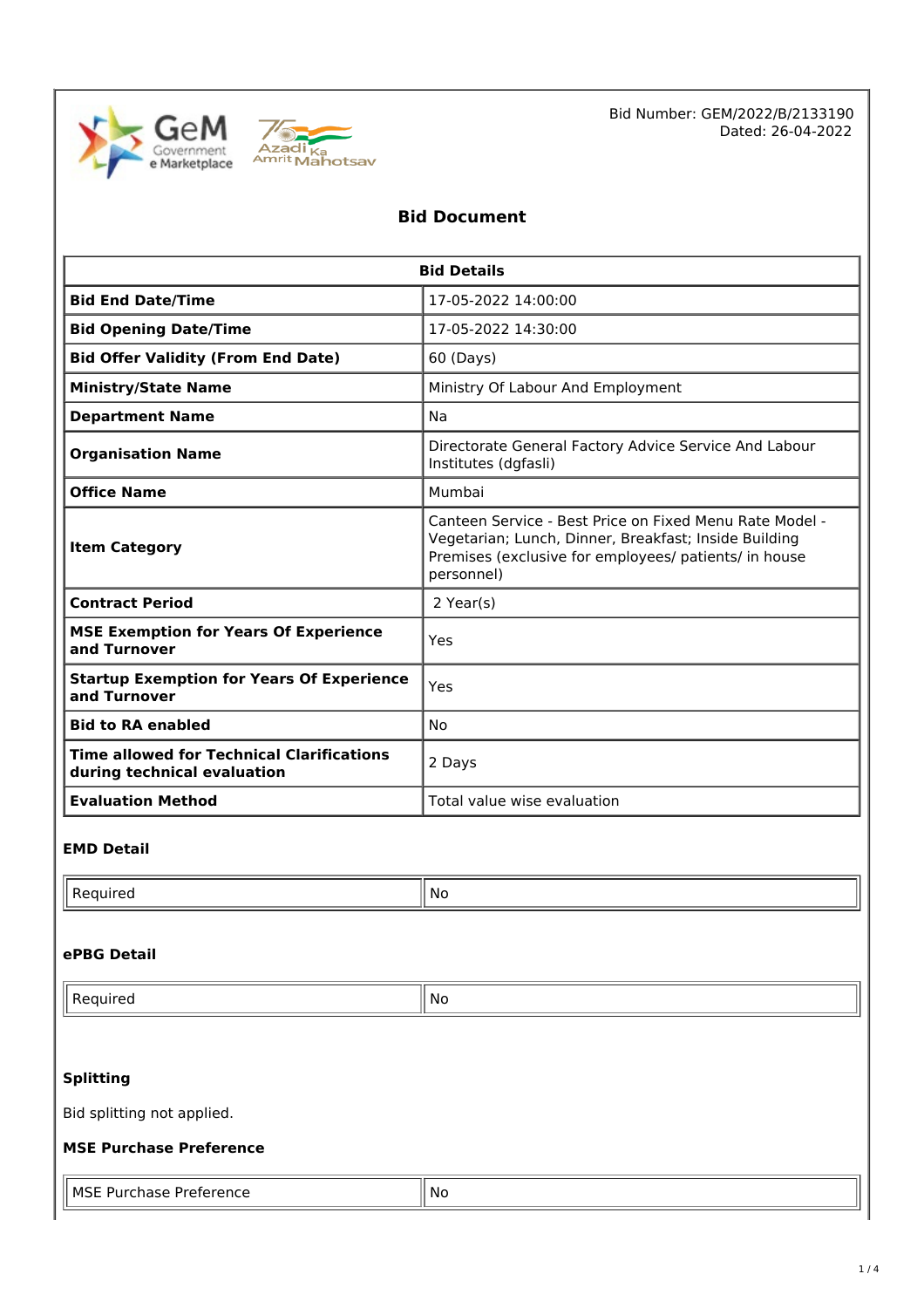#### **Details of the Competent Authority for MSE**

| Name of Competent Authority                                                | <b>NA</b>                                                                                                                                                                                                                                                                        |  |
|----------------------------------------------------------------------------|----------------------------------------------------------------------------------------------------------------------------------------------------------------------------------------------------------------------------------------------------------------------------------|--|
| Designation of Competent Authority                                         | NA.                                                                                                                                                                                                                                                                              |  |
| Office / Department / Division of Competent<br>Authority                   | ΝA                                                                                                                                                                                                                                                                               |  |
| CA Approval Number                                                         | <b>NA</b>                                                                                                                                                                                                                                                                        |  |
| Competent Authority Approval Date                                          | 26-04-2022                                                                                                                                                                                                                                                                       |  |
| Brief Description of the Approval Granted by<br><b>Competent Authority</b> | The service provider shall provide the canteen service at<br>the rate mentioned in the GeM BID document to all the<br>students, participants and officials at the Central Labour<br>Institute, Mumbai, and Regional Labour Institutes-Kanpur,<br>Kolkata, Chennai and Faridabad. |  |

Competent Authority Approval for not opting Micro and Small Enterprises Preference : View [Document](https://bidplus.gem.gov.in/bidding/bid/downloadMseMiiDoc/3353031/1650958809.pdf)

1. If the bidder is a Micro or Small Enterprise as per latest definitions under MSME rules, the bidder shall be exempted from the requirement of "Bidder Turnover" criteria and "Experience Criteria". If the bidder is OEM of the offered products, it would also be exempted from the "OEM Average Turnover" criteria. In case any bidder is seeking exemption from Turnover / Experience Criteria, the supporting documents to prove his eligibility for exemption must be uploaded for evaluation by the buyer.

2. If the bidder is a Startup, the bidder shall be exempted from the requirement of "Bidder Turnover" criteria and "Experience Criteria". If the bidder is OEM of the offered products, it would also be exempted from the "OEM Average Turnover" criteria. In case any bidder is seeking exemption from Turnover / Experience Criteria, the supporting documents to prove his eligibility for exemption must be uploaded for evaluation by the buyer. 3. Estimated Bid Value indicated above is being declared solely for the purpose of guidance on EMD amount and for determining the Eligibility Criteria related to Turn Over, Past Performance and Project / Past Experience etc. This has no relevance or bearing on the price to be quoted by the bidders and is also not going to have any impact on bid participation. Also this is not going to be used as a criteria in determining reasonableness of quoted prices which would be determined by the buyer based on its own assessment of reasonableness and based on competitive prices received in Bid / RA process.

#### **Additional Qualification/Data Required**

**Menu Items:**[1650958603.pdf](https://bidplus.gem.gov.in/resources/upload2/AprQ222/bidding/biddoc/bid-3353031/1650958603.pdf)

**Scope of Work:**[1650958607.pdf](https://bidplus.gem.gov.in/resources/upload2/AprQ222/bidding/biddoc/bid-3353031/1650958607.pdf)

**Canteen Service - Best Price On Fixed Menu Rate Model - Vegetarian; Lunch, Dinner, Breakfast; Inside Building Premises (exclusive For Employees/ Patients/ In House Personnel) ( 5 )**

**Technical Specifications**

| <b>Specification</b>       | <b>Values</b>                                                                       |  |
|----------------------------|-------------------------------------------------------------------------------------|--|
| Core                       |                                                                                     |  |
| Type of Diet               | Vegetarian                                                                          |  |
| Type of Meal               | Breakfast, Lunch, Dinner                                                            |  |
| Type of Canteen Space      | Inside Building Premises (exclusive for employees/ patients/ in house<br>personnel) |  |
| <b>Electricity Charges</b> | To be provided by Buyer                                                             |  |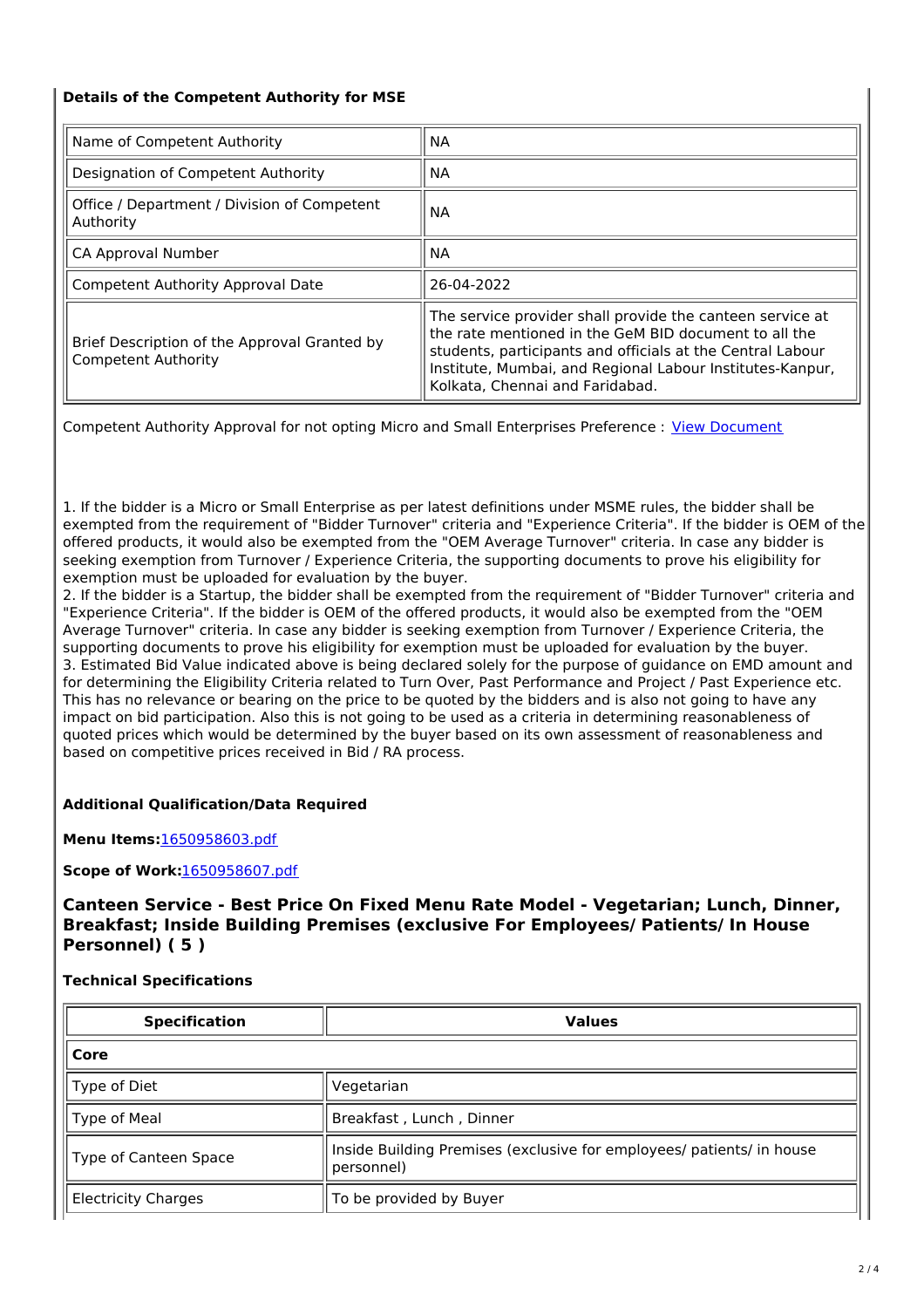| <b>Specification</b>                    | <b>Values</b>                               |  |
|-----------------------------------------|---------------------------------------------|--|
| Cooking Gas Charges                     | To be provided by Service Provider          |  |
| <b>Water Charges</b>                    | To be provided by Buyer                     |  |
| <b>Basic Furniture</b>                  | To be provided by Buyer                     |  |
| Canteen's Operational Days in a<br>week | 7 days a week                               |  |
| <b>Cooking Equipments</b>               | To be provided by Service Provider          |  |
| <b>Essential Crockery</b>               | To be provided by Service Provider          |  |
| Canteen Staff                           | To be provided by Service Provider          |  |
| Distribution/ Serving Style             | From single point - (canteen establishment) |  |
| Uniform for Canteen Staff               | To be provided by Service Provider          |  |
| Display Shelf                           | Not Required                                |  |
| <b>Smart Vending Machines</b>           | Not Required                                |  |
| Addon(s)                                |                                             |  |
| <b>Additional Details</b>               |                                             |  |
| <b>Canteen Start Time</b>               | 6AM                                         |  |
| <b>Canteen End Time</b>                 | 9PM                                         |  |

## **Additional Specification Documents**

## **Consignees/Reporting Officer and Quantity**

| S.No. | <b>Consignee/Reporti</b><br>ng Officer | <b>Address</b>                                                               | <b>Total No of</b><br><b>Employees/</b><br>Individuals/<br><b>Footfall to</b><br>be served<br>per day | <b>Additional</b><br>Requirement                                                                                                              |
|-------|----------------------------------------|------------------------------------------------------------------------------|-------------------------------------------------------------------------------------------------------|-----------------------------------------------------------------------------------------------------------------------------------------------|
|       | Karunesh Srivastava II                 | 121003, Regional Labour<br>Institute Sector 47 Faridabad<br>Haryana - 121003 | 5                                                                                                     | • Total Canteen<br>Space (In Sqft):<br>2000<br>• Monthly License<br>Fee:0<br>• Duration in Months<br>: 24<br>• Working Days in a<br>Month: 30 |

# **Buyer Added Bid Specific Terms and Conditions**